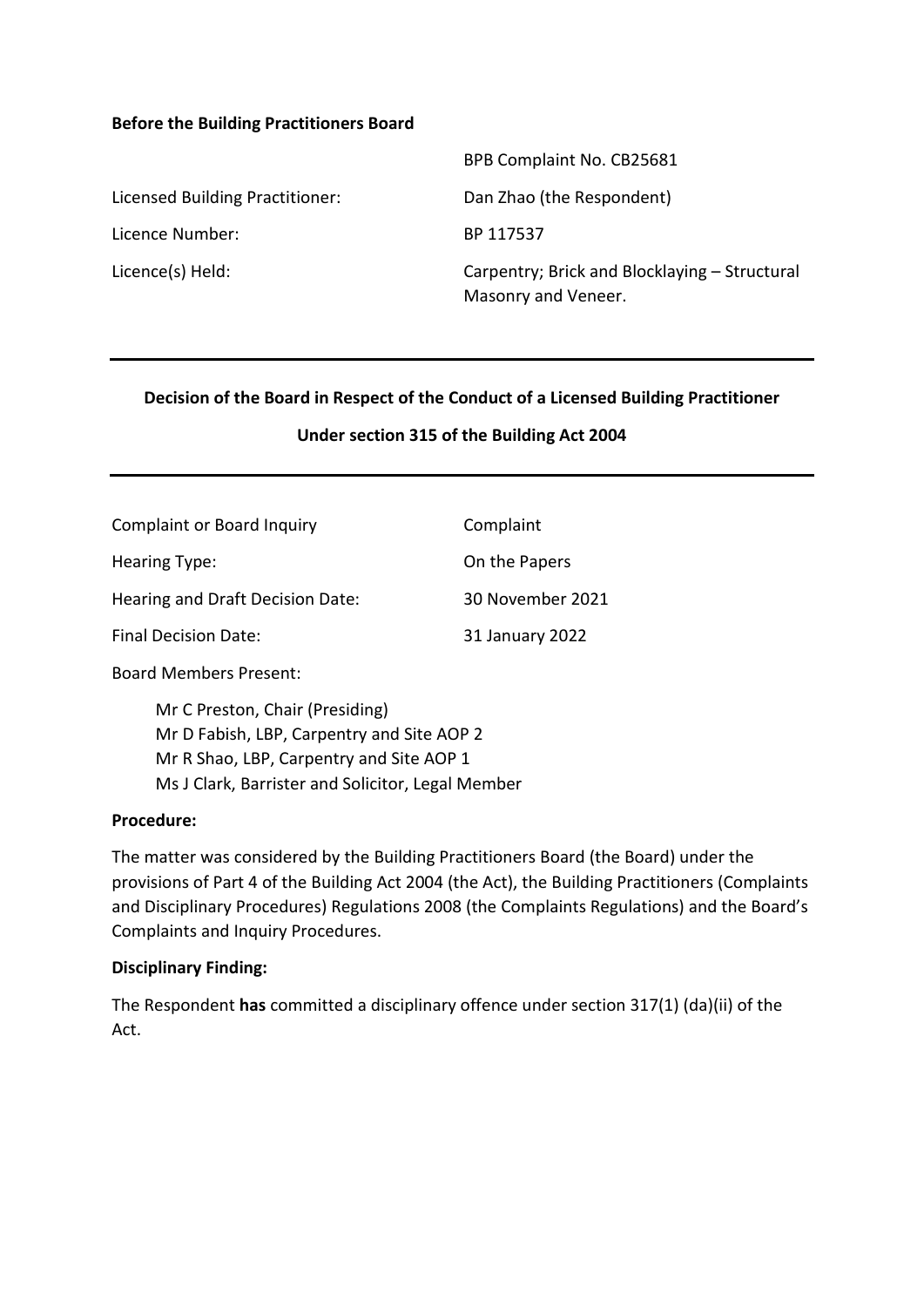## **Contents**

| This decision and the order herein were made final on 31 January 2021 on the basis that no further |  |
|----------------------------------------------------------------------------------------------------|--|

## <span id="page-1-0"></span>**Summary of the Board's Draft Decision**

<span id="page-1-1"></span>[1] The Respondent failed to provide a record of work on completion of restricted building work. He is censured and ordered to pay costs of \$500.

## **The Charges**

- [2] On 25 November 2021, the Board received a Registrar's Report in respect of a Complaint about the conduct of the Respondent.
- [3] Under regulation 10 of the Complaints Regulations, the Board must, on receipt of the Registrar's Report, decide whether to proceed no further with the complaint because regulation 9 of the Complaints Regulations applies.
- [4] Having received the report, the Board decided that regulation 9 did not apply. Under regulation 10 the Board is required to hold a hearing.
- [5] The Board's jurisdiction is that of an inquiry. Complaints are not prosecuted before the Board. Rather, it is for the Board to carry out any further investigation that it considers is necessary prior to it making a decision. In this respect, the Act provides that the Board may regulate its own procedures<sup>[1](#page-1-2)</sup>. It has what is described as a summary jurisdiction in that the Board has a degree of flexibility in how it deals with matters; it retains an inherent jurisdiction beyond that set out in the enabling

<span id="page-1-2"></span><sup>1</sup> Clause 27 of Schedule 3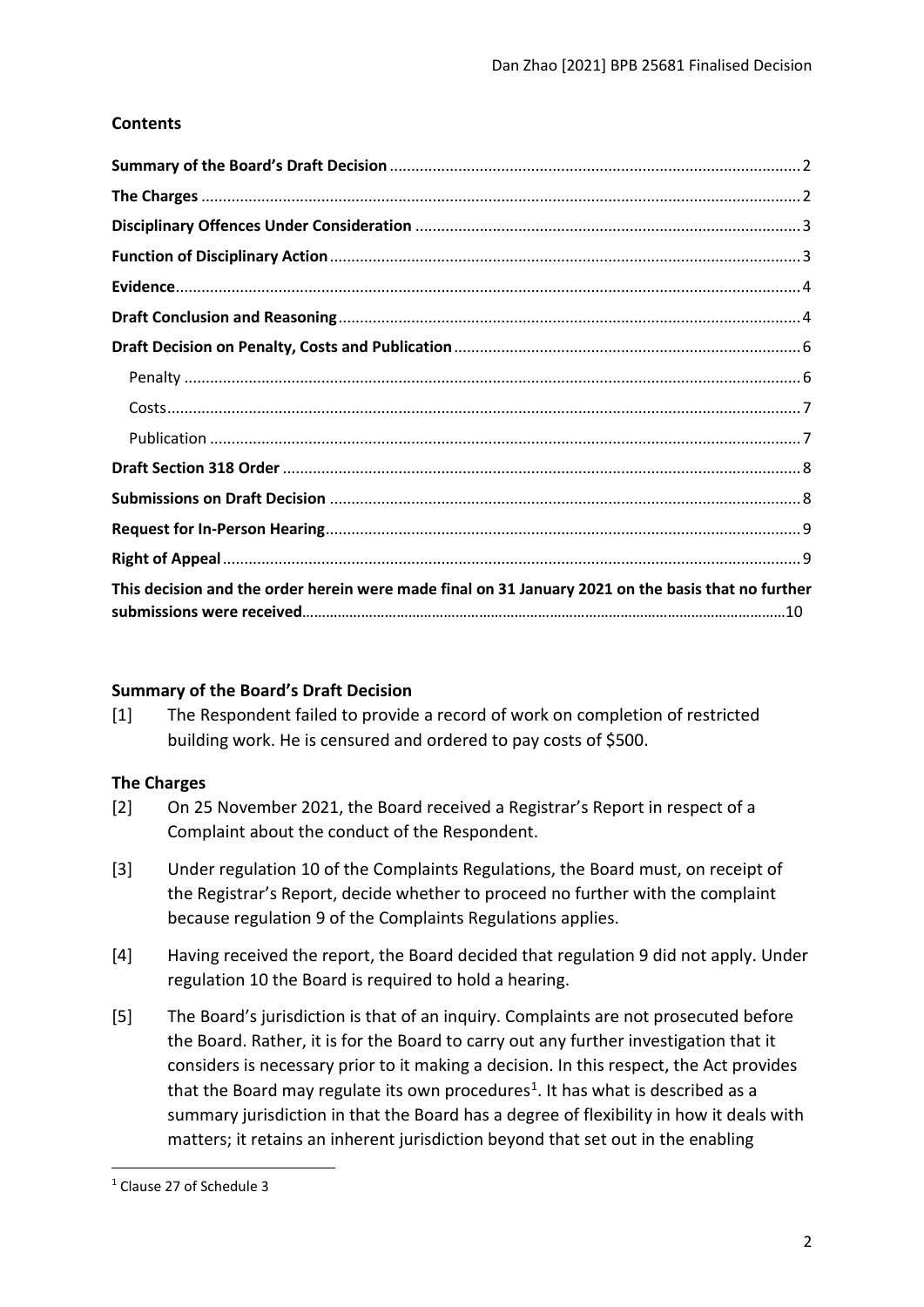legislation<sup>[2](#page-2-2)</sup>. As such, it may depart from its normal procedures if it considers doing so would achieve the purposes of the Act, and it is not contrary to the interests of natural justice to do so.

- [6] In this instance, the Board has decided that a formal hearing is not necessary. The Board considers that there is sufficient evidence before it to allow it to make a decision on the papers.
- [7] The Board does, however, note that there may be further evidence in the possession of persons involved in the matter. To that end, this decision is a draft Board decision. The Respondent will be provided with an opportunity to comment on the Board's draft findings and to present further evidence prior to the Board making a final decision. If the Board directs or the Respondent requests an in-person hearing, then one will be scheduled.

#### <span id="page-2-0"></span>**Disciplinary Offences Under Consideration**

[8] On the basis of the Registrar's Report, the Respondent's conduct that the Board resolved to investigate was that the Respondent had failed, without good reason, in respect of a building consent that relates to restricted building work that he or she is to carry out (other than as an owner-builder) or supervise, or has carried out (other than as an owner-builder) or supervised, (as the case may be), to provide the persons specified in section 88(2) with a record of work, on completion of the restricted building work, in accordance with section 88(1) (s 317(1)(da)(ii) of the Act)

#### <span id="page-2-1"></span>**Function of Disciplinary Action**

- [9] The common understanding of the purpose of professional discipline is to uphold the integrity of the profession. The focus is not punishment, but the protection of the public, the maintenance of public confidence and the enforcement of high standards of propriety and professional conduct. Those purposes were recently reiterated by the Supreme Court of the United Kingdom in *R v Institute of Chartered Accountants in England and Wales*[3](#page-2-3) and in New Zealand in *Dentice v Valuers Registration Board*[4](#page-2-4)*.*
- [10] Disciplinary action under the Act is not designed to redress issues or disputes between a complainant and a respondent. In *McLanahan and Tan v The New Zealand Registered Architects Board, [5](#page-2-5)* Collins J. noted that:
	- *"… the disciplinary process does not exist to appease those who are dissatisfied … . The disciplinary process … exists to ensure professional standards are maintained in order to protect clients, the profession and the broader community."*

<span id="page-2-2"></span><sup>2</sup> *Castles v Standards Committee No.* [2013] NZHC 2289, *Orlov v National Standards Committee 1* [2013] NZHC 1955

<span id="page-2-3"></span><sup>&</sup>lt;sup>3</sup> R v Institute of Chartered Accountants in England and Wales [2011] UKSC 1, 19 January 2011.

<span id="page-2-4"></span><sup>4</sup> [1992] 1 NZLR 720 at p 724

<span id="page-2-5"></span><sup>5</sup> [2016] HZHC 2276 at para 164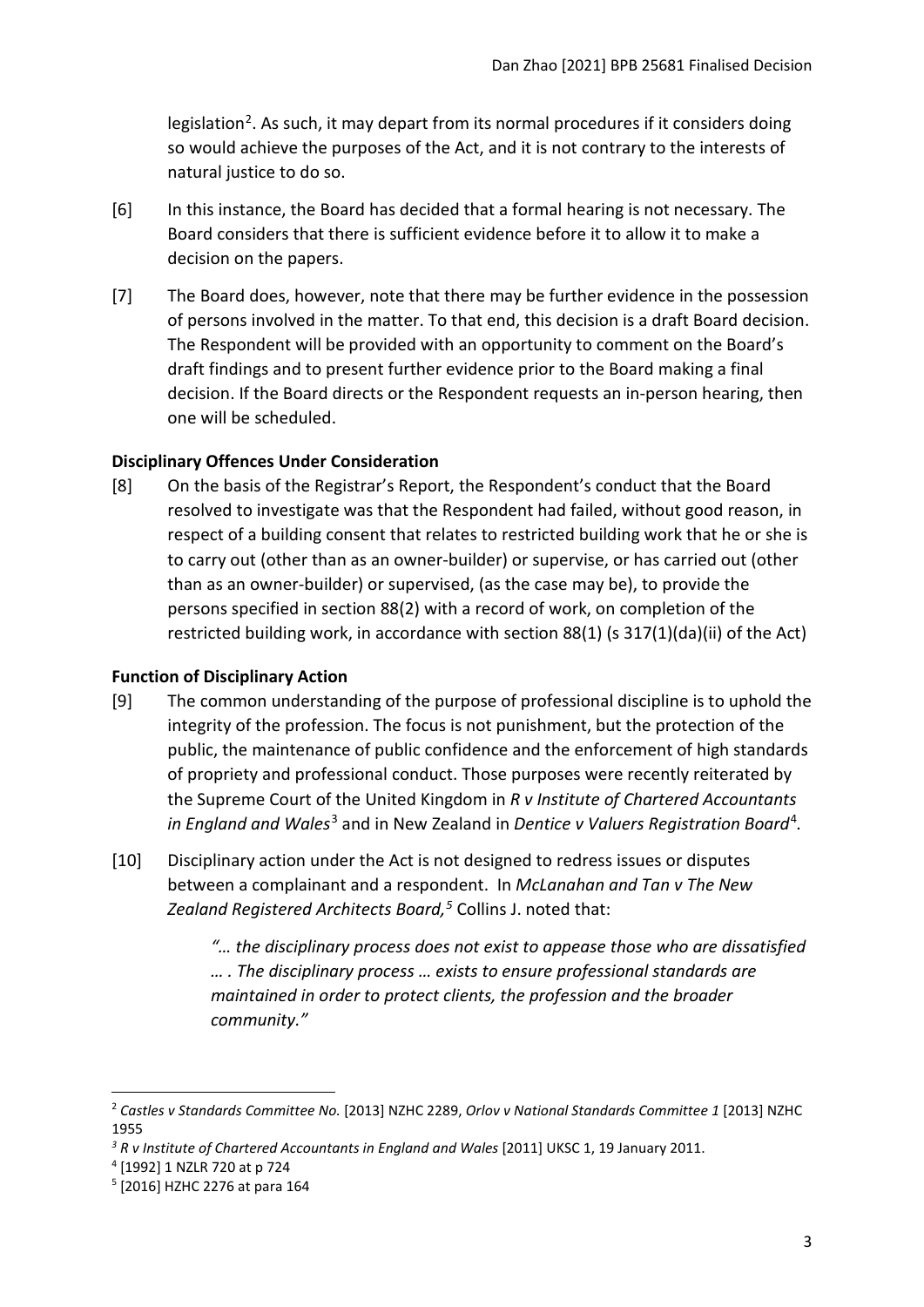## <span id="page-3-0"></span>**Evidence**

- [11] The Board must be satisfied on the balance of probabilities that the disciplinary offences alleged have been committed*[6](#page-3-2)*. Under section 322 of the Act, the Board has relaxed rules of evidence that allow it to receive evidence that may not be admissible in a court of law.
- [12] The Respondent was engaged to carry out building work on a new 2 storey residential dwelling under a building consent. The building work included restricted building work for which a record of work must be provided on completion. The Respondent's building work started on or about 16 February 2016 and the end date was unable to be ascertained on the evidence before the Board, but it is noted that the Code of Compliance Certificate issued on 2 February 2021. The Territorial Authority's file was received on 1 March 2021 and no record of work for the Respondent was on the file.
- [13] The Complainant advised that he was engaged by the homeowner in 2020 to sought out getting a Code of Compliance Certificate for the dwelling that was built in 2016 This necessarily involved obtaining various records of work from the Licensed Building Practitioners involved in the project.
- [14] The Auckland City Council Record of Licensed Building Practitioners onsite for this project lists the Respondent (Document 2.1.12 and Page 24 of the Board's file). The Council Preline and Plumbing inspection dated 3 March 2016 records the Respondent as the licensed building practitioner.
- [15] Mr Chen, a shareholder of the subdivision development company, stated that he recalled the Respondent doing part of the foundation work before leaving the site with the work incomplete. (Document 2.5.25 and Page 68 of the Board's file).
- [16] The Complainant advised that he was unable to contact the Respondent through the contact details he had.
- [17] The Investigator attempted to contact the Respondent by telephone on 23 and 26 February 2021. The complaint documentation was served on the Respondent, who acknowledged his identity, on 9 March 2021. No response to the complaint has been received from the Respondent.

# <span id="page-3-1"></span>**Draft Conclusion and Reasoning**

[18] The Board has decided that the Respondent **has** failed, without good reason, in respect of a building consent that relates to restricted building work that he or she is to carry out (other than as an owner-builder) or supervise, or has carried out (other than as an owner-builder) or supervised, (as the case may be), to provide the persons specified in section 88(2) with a record of work, on completion of the restricted building work, in accordance with section 88(1) (s 317(1)(da)(ii) of the Act) and **should** be disciplined

<span id="page-3-2"></span><sup>6</sup> *Z v Dental Complaints Assessment Committee* [2009] 1 NZLR 1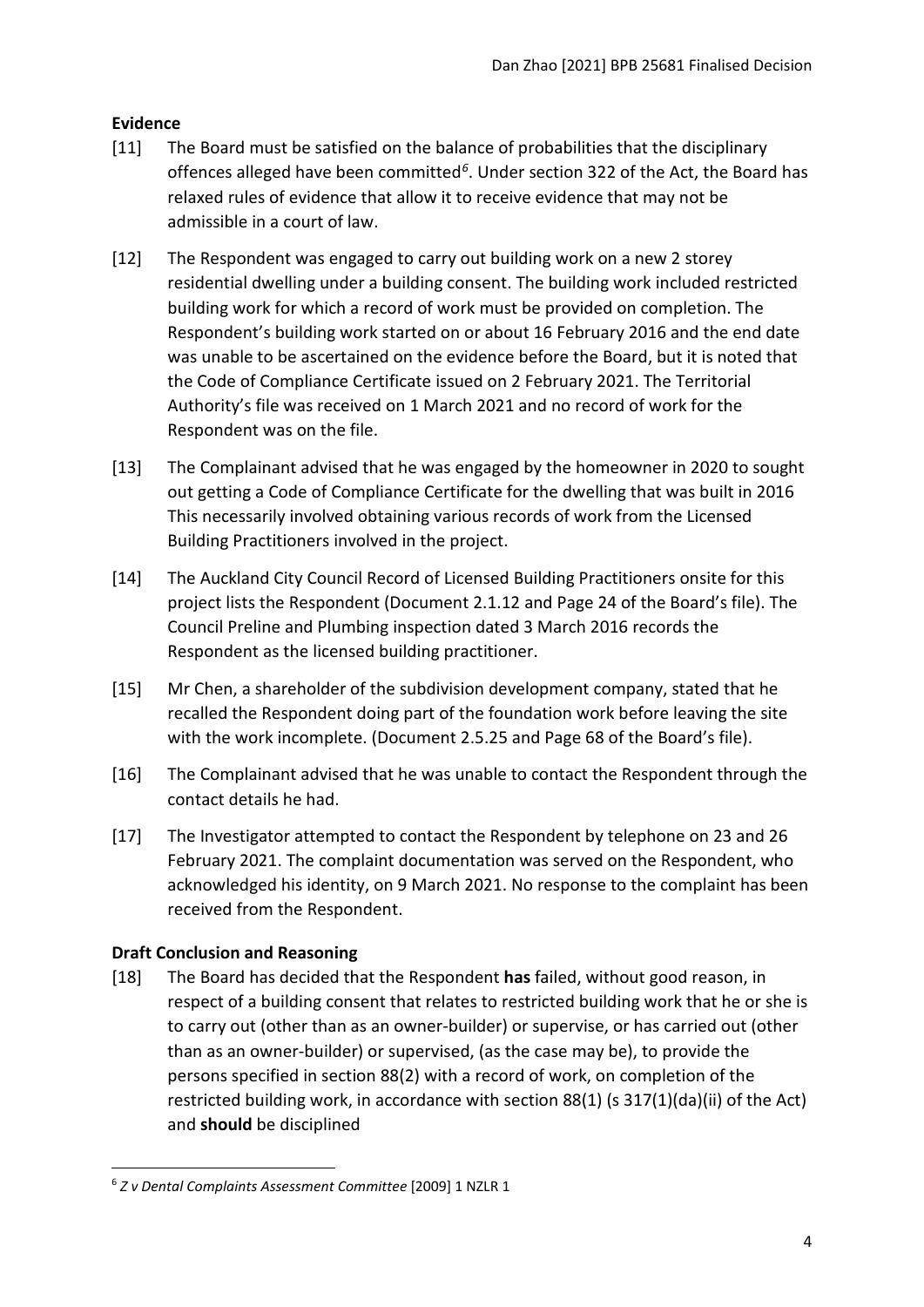- [19] There is a statutory requirement under section 88(1) of the Building Act 2004 for a licensed building practitioner to provide a record of work to the owner and the territorial authority on completion of restricted building work<sup>[7](#page-4-0)</sup>.
- [20] Failing to provide a record of work is a ground for discipline under section 317(1) (da)(ii) of the Act. In order to find that ground for discipline proven, the Board need only consider whether the Respondent had "good reason" for not providing a record of work on "completion" of the restricted building work.
- [21] The Board discussed issues with regard to records of work in its decision C2-01170<sup>[8](#page-4-1)</sup> and gave guidelines to the profession as to who must provide a record of work, what a record of work is for, when it is to be provided, the level of detail that must be provided, who a record of work must be provided to and what might constitute a good reason for not providing a record of work.
- [22] The starting point with a record of work is that it is a mandatory statutory requirement whenever restricted building work under a building consent is carried out or supervised by a licensed building practitioner (other than as an ownerbuilder). Each and every licensed building practitioner who carries out restricted building work must provide a record of work.
- [23] The statutory provisions do not stipulate a timeframe for the licenced person to provide a record of work. The provisions in section 88(1) simply states "on completion of the restricted building work …". As was noted by Justice Muir in *Ministry of Business Innovation and Employment v Bell<sup>[9](#page-4-2)</sup> "... the only relevant* precondition to the obligations of a licenced building practitioner under s 88 is that he/she has completed their work".
- [24] As to when completion will have occurred is a question of fact in each case.
- [25] In most situations issues with the provision of a record of work do not arise. The work progresses, and records of work are provided in a timely fashion. On the evidence before the Board the completion date of the Respondent's work is not known. However, given that the Complainant was seeking the records of work 4 -5 years after the work commenced, it is clear that by this time the Respondent's involvement with the project was over. When the Territorial Authority's file was obtained on 1 March 2021 it did not contain a record of work from the Respondent. On this basis, the Board finds that the record of work was not provided on completion as required, and the disciplinary offence has been committed.
- [26] Section 317(1) (da)(ii) of the Act provides for a defence of the licenced building practitioner having a "good reason" for failing to provide a record of work. If they can, on the balance of probabilities, prove to the Board that one exists, then it is open to the Board to find that a disciplinary offence has not been committed. Each

<span id="page-4-0"></span><sup>&</sup>lt;sup>7</sup> Restricted Building Work is defined by the Building (Definition of Restricted Building Work) Order 2011

<span id="page-4-1"></span><sup>8</sup> *Licensed Building Practitioners Board Case Decision C2-01170* 15 December 2015

<span id="page-4-2"></span><sup>9</sup> [2018] NZHC 1662 at para 50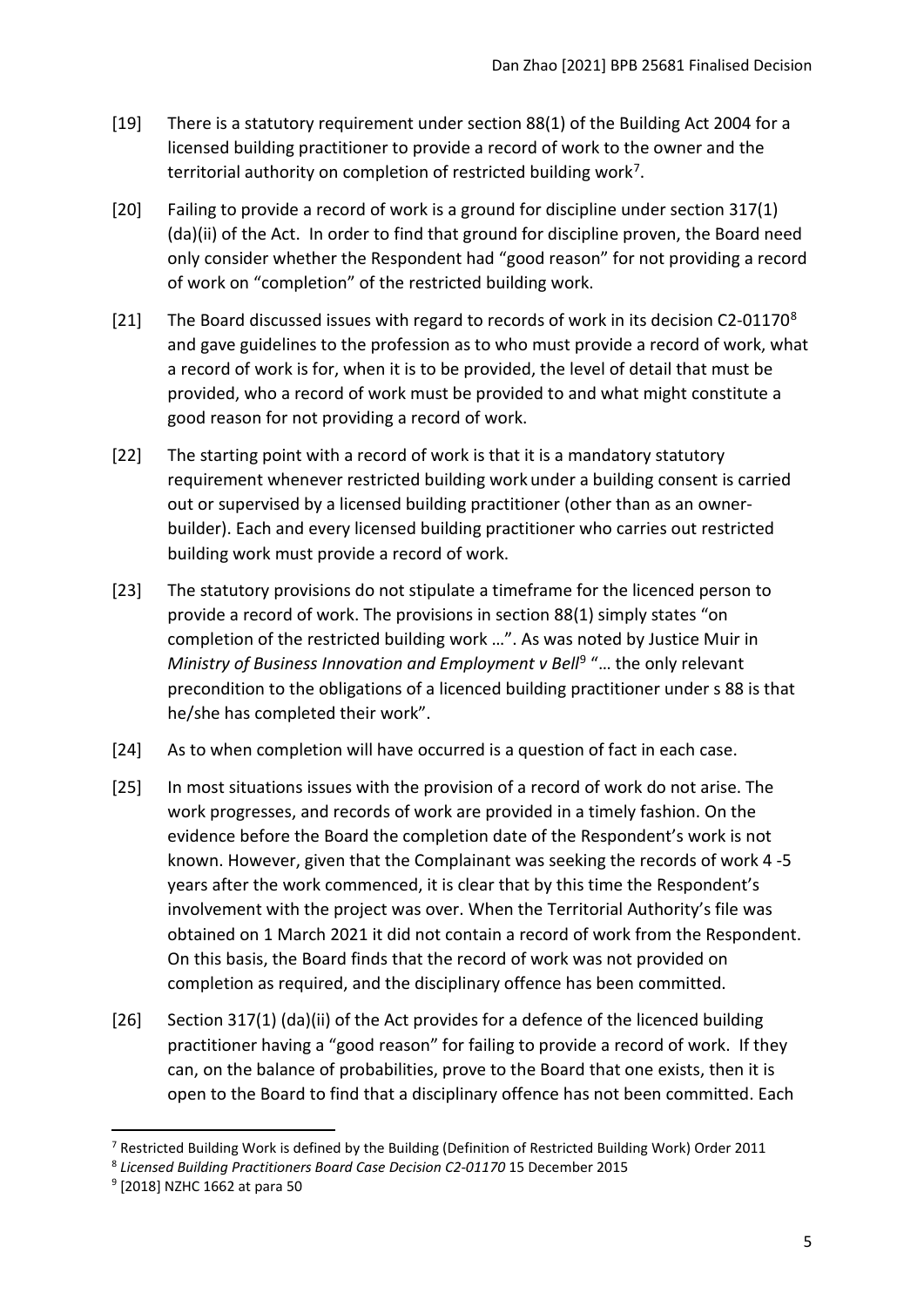case will be decided by the Board on its own merits, but the threshold for a good reason is high.

[27] In this instance, no response was received from the Respondent and therefore no "good reason" for the non-provision of the record of work was offered. On that basis the Board finds that no "good reason" has been established.

### <span id="page-5-0"></span>**Draft Decision on Penalty, Costs and Publication**

- [28] Having found that one or more of the grounds in section 317 applies, the Board must, under sect[i](#page-9-0)on 318 of the Act<sup>i</sup>, consider the appropriate disciplinary penalty, whether the Respondent should be ordered to pay any costs and whether the decision should be published.
- [29] The matter was dealt with on the papers. Included was information relevant to penalty, costs and publication, and the Board has decided to make indicative orders and give the Respondent an opportunity to provide further evidence or submissions relevant to the indicative orders.

#### <span id="page-5-1"></span>Penalty

[30] The purpose of professional discipline is to uphold the integrity of the profession; the focus is not punishment, but the enforcement of a high standard of propriety and professional conduct. The Board does note, however, that the High Court in *Patel v Complaints Assessment Committee*[10](#page-5-3) commented on the role of "punishment" in giving penalty orders stating that punitive orders are, at times, necessary to provide a deterrent and to uphold professional standards. The Court noted:

> *[28] I therefore propose to proceed on the basis that, although the protection of the public is a very important consideration, nevertheless the issues of punishment and deterrence must also be taken into account in selecting the appropriate penalty to be imposed.*

- [31] The Board also notes that in *Lochhead v Ministry of Business Innovation and*  Employment,<sup>[11](#page-5-4)</sup> the Court noted that whilst the statutory principles of sentencing set out in the Sentencing Act 2002 do not apply to the Building Act, they have the advantage of simplicity and transparency. The Court recommended adopting a starting point for a penalty based on the seriousness of the disciplinary offending prior to considering any aggravating and/or mitigating factors.
- <span id="page-5-2"></span>[32] Record of work matters are at the lower end of the disciplinary scale. The Board's normal starting point for a failure to provide a record of work is a fine of \$1,500, an amount which it considers will deter others from such behaviour.
- [33] In this case the offending conduct was in 2016 when the licensed building practitioners' scheme was in its inception and its members were still getting used to

<span id="page-5-3"></span><sup>10</sup> HC Auckland CIV-2007-404-1818, 13 August 2007 at p 27

<span id="page-5-4"></span><sup>11</sup> 3 November 2016, CIV-2016-070-000492, [2016] NZDC 21288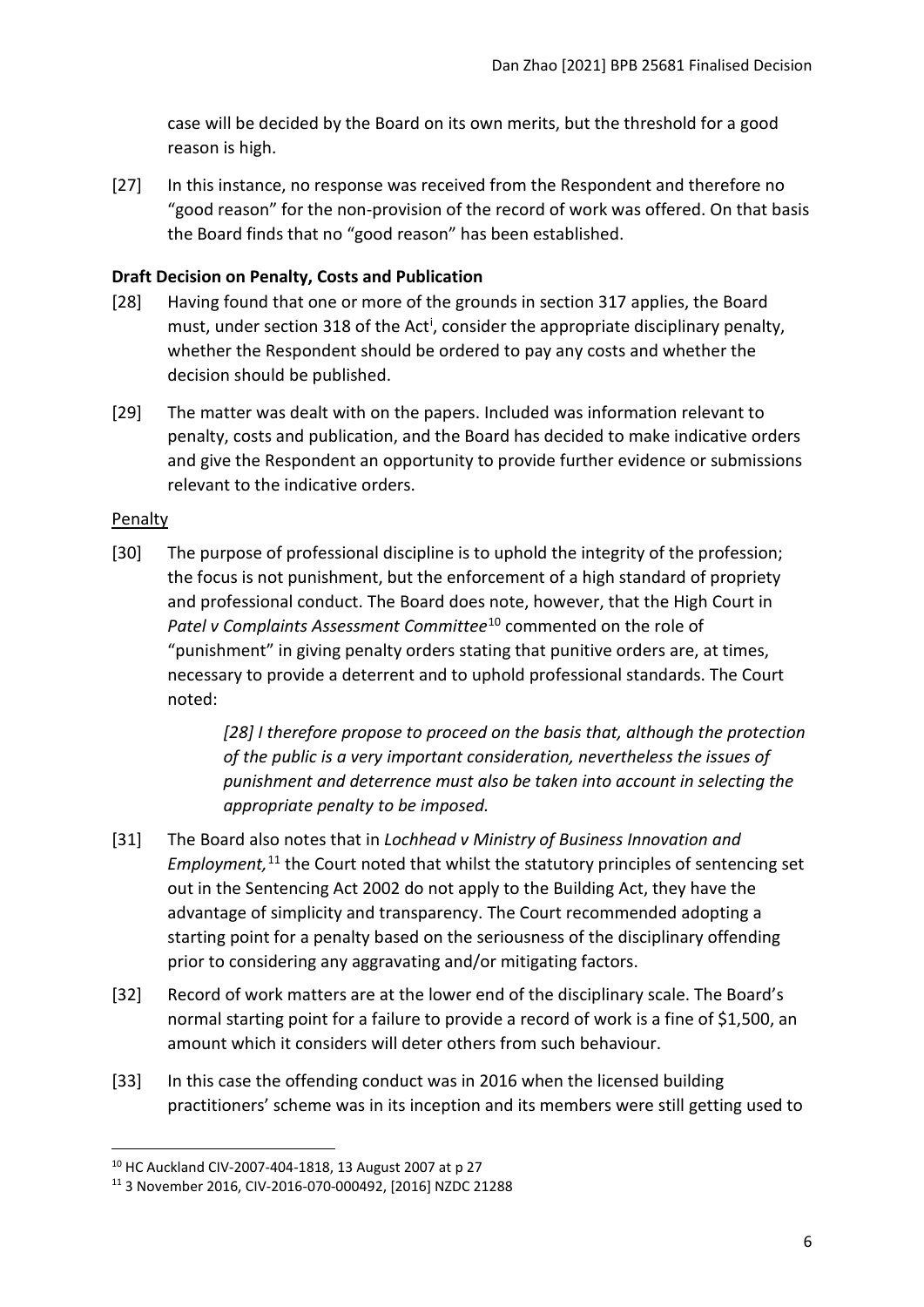the new requirements. At that time, for the failure to provide a record of work, the Board was not imposing a fine but was rather issuing a censure. Given this the Board has decided that it will censure the Respondent. A censure is a formal expression of disapproval.

### **Costs**

- [34] Under section 318(4) the Board may require the Respondent "to pay the costs and expenses of, and incidental to, the inquiry by the Board."
- [35] The Respondent should note that the High Court has held that 50% of total reasonable costs should be taken as a starting point in disciplinary proceedings and that the percentage can then be adjusted up or down having regard to the particular circumstances of each case $^{12}$ .
- [36] In *Collie v Nursing Council of New Zealand*,<sup>[13](#page-6-2)</sup> where the order for costs in the tribunal was 50% of actual costs and expenses, the High Court noted that:

*But for an order for costs made against a practitioner, the profession is left to carry the financial burden of the disciplinary proceedings, and as a matter of policy that is not appropriate.*

[37] The Board notes the matter was dealt with on the papers. There has, however, been costs incurred investigating the matter, producing the Registrar's Report and in the Board making its decision. The costs have been less than those that would have been incurred had a full hearing been held. As such, the Board will order that costs of \$500 be paid by the Respondent. The Board considers that this is a reasonable sum for the Respondent to pay toward the costs and expenses of, and incidental to, the inquiry by the Board.

#### <span id="page-6-0"></span>Publication

[38] As a consequence of its decision, the Respondent's name and the disciplinary outcomes will be recorded in the public register maintained as part of the Licensed Building Practitioners' scheme as is required by the  $Act^{14}$  $Act^{14}$  $Act^{14}$ . The Board is also able, under section 318(5) of the Act, to order publication over and above the public register:

> *In addition to requiring the Registrar to notify in the register an action taken by the Board under this section, the Board may publicly notify the action in any other way it thinks fit.*

[39] As a general principle, such further public notification may be required where the Board perceives a need for the public and/or the profession to know of the findings

<span id="page-6-1"></span><sup>12</sup> *Cooray v The Preliminary Proceedings Committee* HC, Wellington, AP23/94, 14 September 1995, *Macdonald v Professional Conduct Committee,* HC, Auckland, CIV 2009-404-1516, 10 July 2009, *Owen v Wynyard* HC, Auckland, CIV-2009-404-005245, 25 February 2010. 13 [2001] NZAR 74

<span id="page-6-3"></span><span id="page-6-2"></span><sup>&</sup>lt;sup>14</sup> Refer sections 298, 299 and 301 of the Act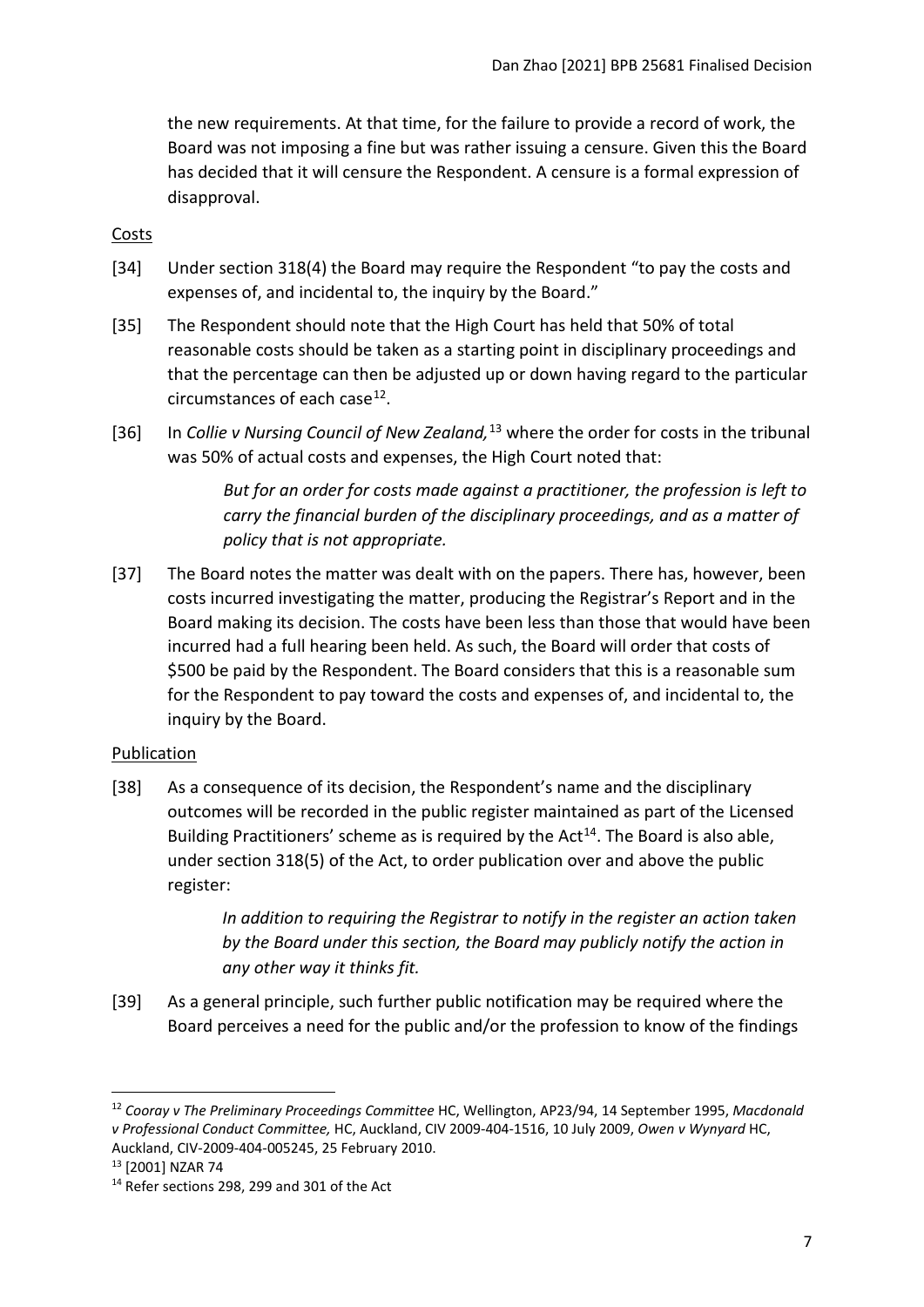of a disciplinary hearing. This is in addition to the Respondent being named in this decision.

- [40] Within New Zealand, there is a principle of open justice and open reporting which is enshrined in the Bill of Rights Act 1990<sup>15</sup>. The Criminal Procedure Act 2011 sets out grounds for suppression within the criminal jurisdiction<sup>16</sup>. Within the disciplinary hearing jurisdiction, the courts have stated that the provisions in the Criminal Procedure Act do not apply but can be instructive<sup>[17](#page-7-4)</sup>. The High Court provided guidance as to the types of factors to be taken into consideration in *N v Professional Conduct Committee of Medical Council[18](#page-7-5).*
- [41] The courts have also stated that an adverse finding in a disciplinary case usually requires that the name of the practitioner be published in the public interest<sup>[19](#page-7-6)</sup>. It is, however, common practice in disciplinary proceedings to protect the names of other persons involved as naming them does not assist the public interest.
- [42] Based on the above, the Board will not order further publication.

## <span id="page-7-0"></span>**Draft Section 318 Order**

- [43] For the reasons set out above, the Board directs that:
	- **Penalty: Pursuant to section 318(1)(d) of the Building Act 2004, the Respondent is censured.**
	- **Costs: Pursuant to section 318(4) of the Act, the Respondent is ordered to pay costs of \$500 (GST included) towards the costs of, and incidental to, the inquiry of the Board.**
	- **Publication: The Registrar shall record the Board's action in the Register of Licensed Building Practitioners in accordance with section 301(l)(iii) of the Act.**

**In terms of section 318(5) of the Act, there will not be action taken to publicly notify the Board's action, except for the note in the Register and the Respondent being named in this decision.**

[44] The Respondent should note that the Board may, under section 319 of the Act, suspend or cancel a licensed building practitioner's licence if fines or costs imposed as a result of disciplinary action are not paid.

## <span id="page-7-1"></span>**Submissions on Draft Decision**

- [45] The Board invites the Respondent to:
	- (a) provide further evidence for the Board to consider; and/or

<span id="page-7-2"></span><sup>&</sup>lt;sup>15</sup> Section 14 of the Act

<span id="page-7-3"></span><sup>&</sup>lt;sup>16</sup> Refer sections 200 and 202 of the Criminal Procedure Act

<span id="page-7-4"></span><sup>17</sup> *N v Professional Conduct Committee of Medical Council* [2014] NZAR 350

<span id="page-7-5"></span> $18$  ibid

<span id="page-7-6"></span><sup>19</sup> Kewene v Professional Conduct Committee of the Dental Council [2013] NZAR 1055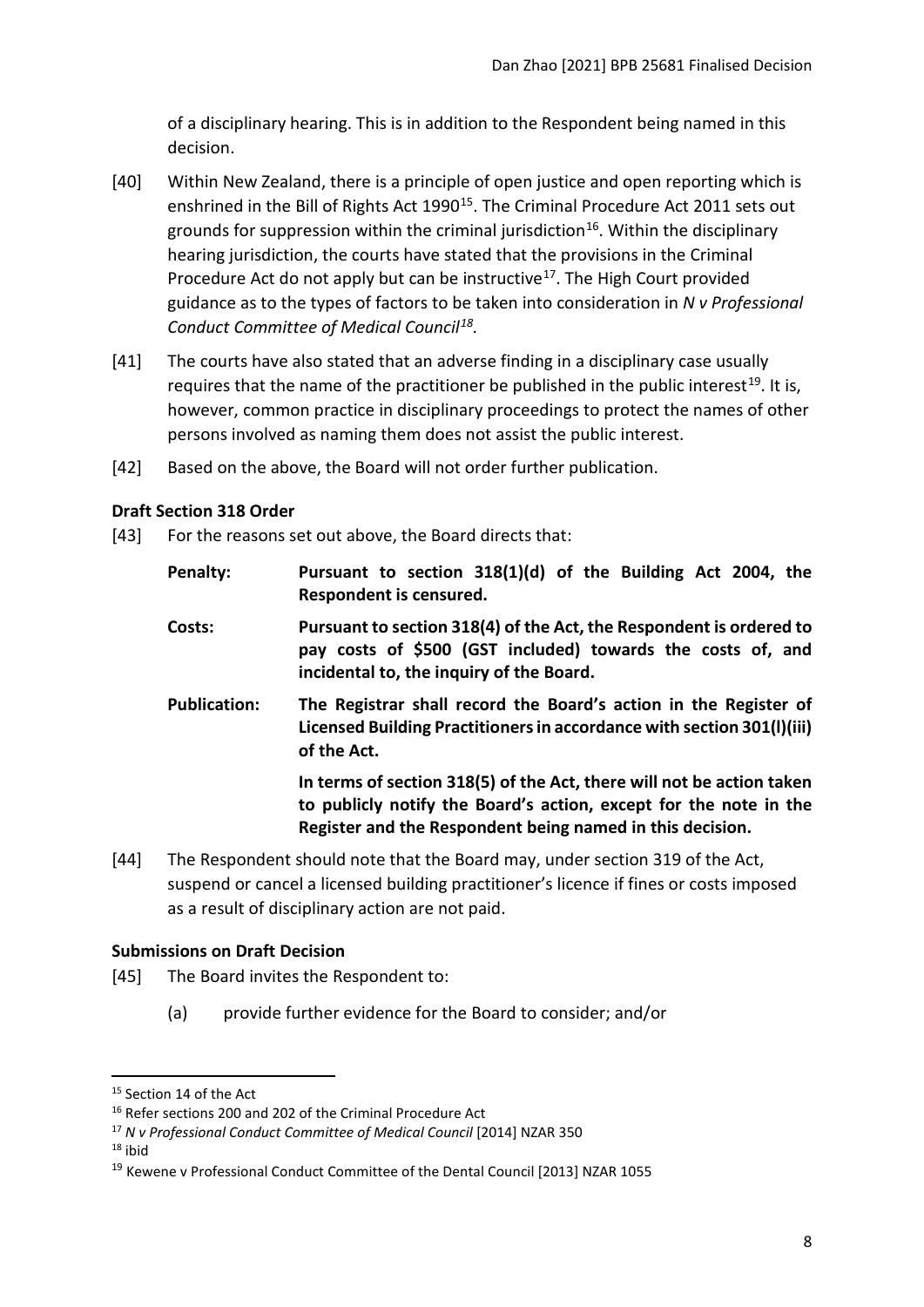- (b) make written submissions on the Board's findings. Submissions may be on the substantive findings and/or on the findings on penalty, costs and publication.
- [46] Submissions and/or further evidence must be filed with the Board by no later than the close of business on Friday 28 January 2022.
- [47] If submissions are received, then the Board will meet and consider those submissions.
- [48] The Board may, on receipt of any of the material received, give notice that an inperson hearing is required prior to it making a final decision. Alternatively, the Board may proceed to make a final decision which will be issued in writing.
- [49] If no submissions or further evidence is received within the time frame specified, then this decision will become final.

#### <span id="page-8-0"></span>**Request for In-Person Hearing**

- [50] If the Respondent, having received and considered the Board's Draft Decision, considers that an in-person hearing is required then one will be scheduled, and a notice of hearing will be issued.
- [51] A request for an in-person hearing must be made in writing to the Board Officer no later than the close of business on Friday 28 January 2022.
- [52] If a hearing is requested, this Draft Decision, including the Board's indicative position on penalty, costs and publication, will be set aside.

## <span id="page-8-1"></span>**Right of Appeal**

[53] The right to appeal Board decisions is provided for in section 330(2) of the Act<sup>[ii](#page-9-1)</sup>.

Signed and dated this 14<sup>th</sup> day of December 2021.

hour Preston

**Mr C. Preston** Presiding Member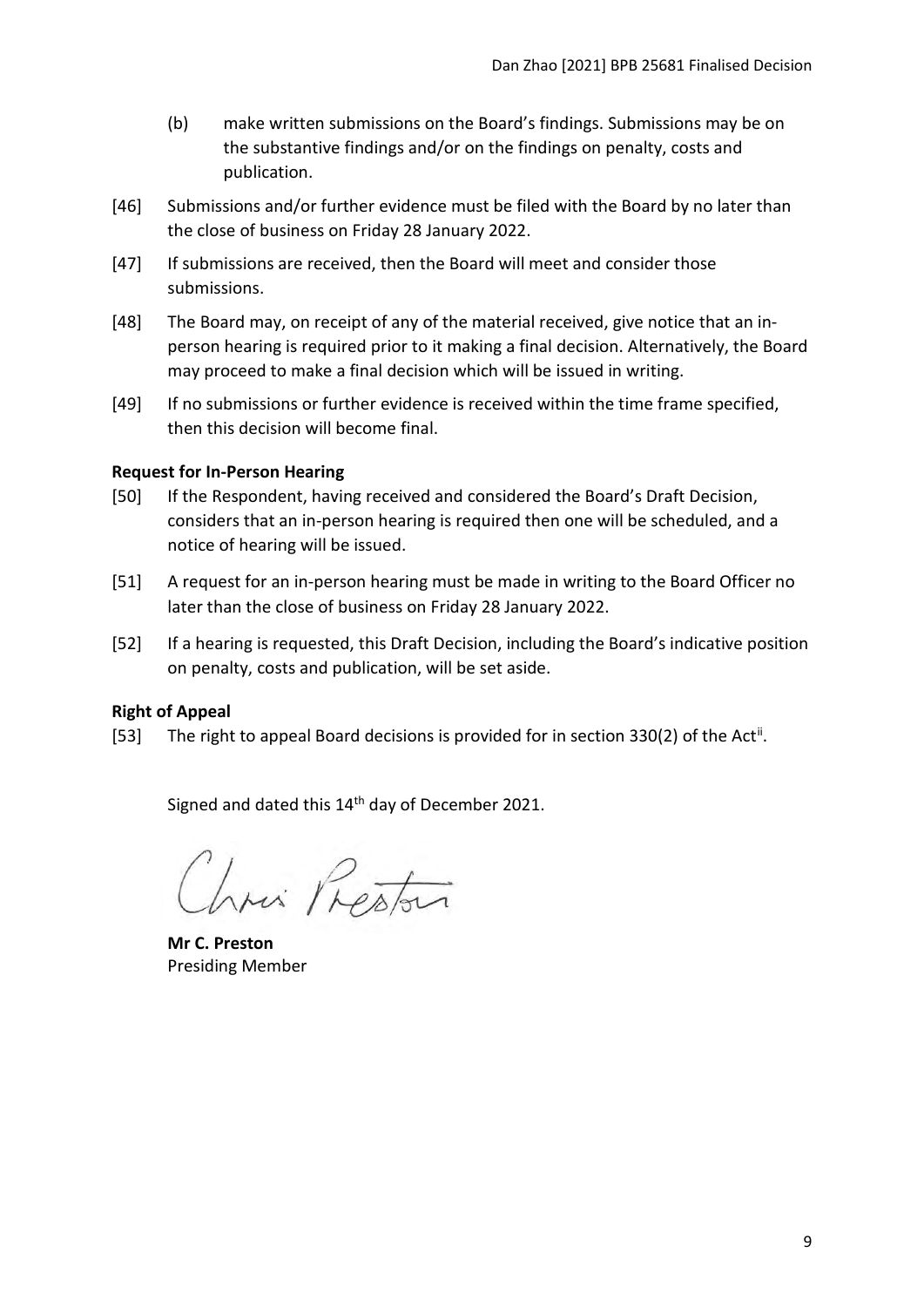**This decision and the order herein were made final on 31 January 2021 on the basis that no further submissions were received.**

Signed and dated this  $31<sup>st</sup>$  day of January 2021.

Lini Preston

**Mr C. Preston** Presiding Member

## <span id="page-9-0"></span><sup>i</sup> *Section 318 of the Act*

- *(1) In any case to which section 317 applies, the Board may*
	- *(a) do both of the following things:*
		- *(i) cancel the person's licensing, and direct the Registrar to remove the person's name from the register; and*
		- *(ii) order that the person may not apply to be relicensed before the expiry of a specified period:*
		- *(b) suspend the person's licensing for a period of no more than 12 months or until the person meets specified conditions relating to the licensing (but, in any case, not for a period of more than 12 months) and direct the Registrar to record the suspension in the register:*
		- *(c) restrict the type of building work or building inspection work that the person may carry out or supervise under the person's licensing class or classes and direct the Registrar to record the restriction in the register:*
		- *(d) order that the person be censured:*
		- *(e) order that the person undertake training specified in the order:*
		- *(f) order that the person pay a fine not exceeding \$10,000.*
- *(2) The Board may take only one type of action in subsection 1(a) to (d) in relation to a case, except that it may impose a fine under subsection (1)(f) in addition to taking the action under subsection (1)(b) or (d).*
- *(3) No fine may be imposed under subsection (1)(f) in relation to an act or omission that constitutes an offence for which the person has been convicted by a court.*
- *(4) In any case to which section 317 applies, the Board may order that the person must pay the costs and expenses of, and incidental to, the inquiry by the Board.*
- *(5) In addition to requiring the Registrar to notify in the register an action taken by the Board under this section, the Board may publicly notify the action in any other way it thinks fit."*

## <span id="page-9-1"></span>ii *Section 330 Right of appeal*

- *(2) A person may appeal to a District Court against any decision of the Board—* 
	- *(b) to take any action referred to in section 318.*